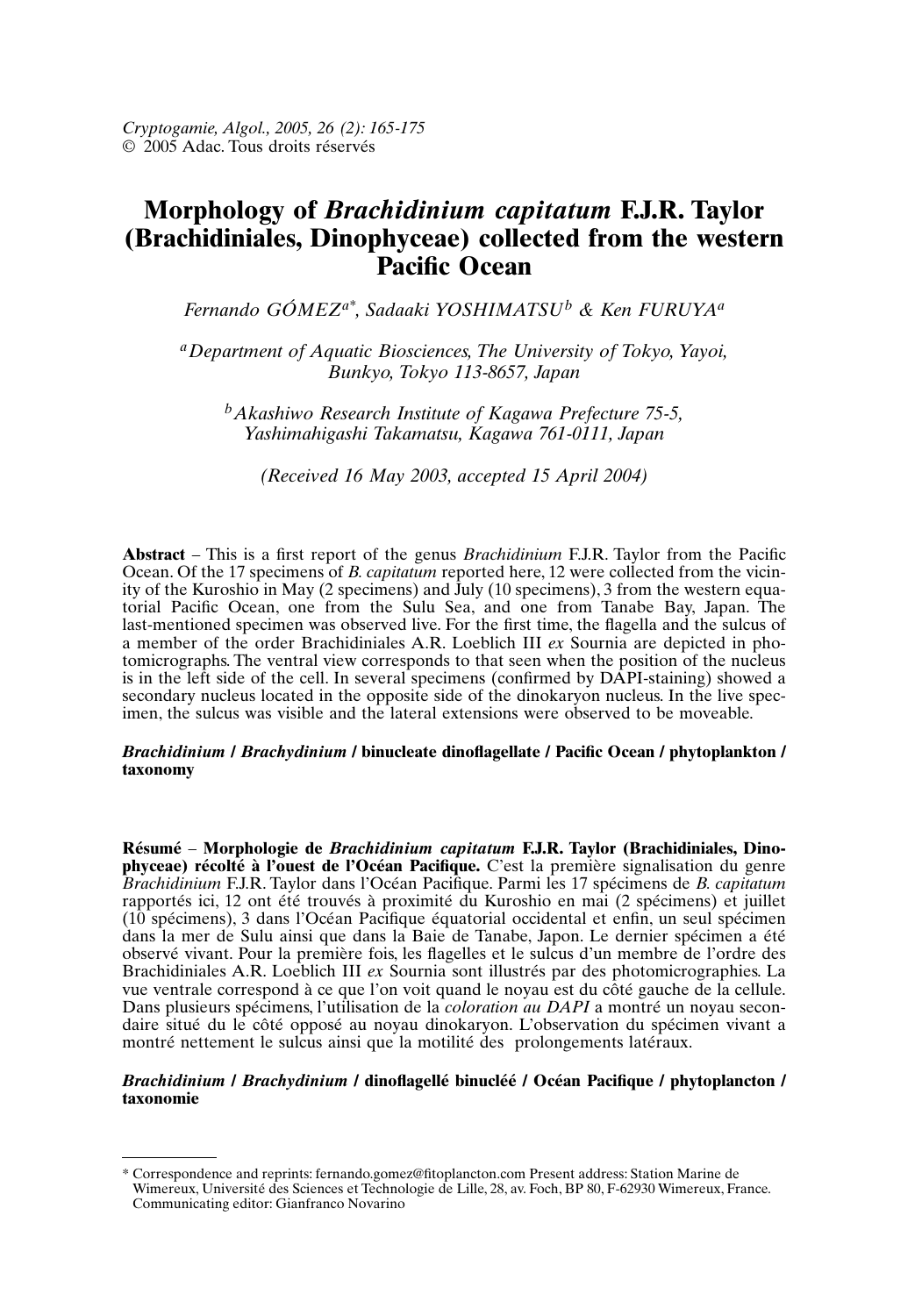### marine unarmored dinoflagellates [usually misspelled as *Brachydinium*, see

**F.J.R. INTRODUCTION**<br>Brachidinium F.J.R. Taylor is a genus of photosynthetic planktonic *FIR.* Taylor is a genus of photosynthetic planktonic ed dinoflagellates [usually misspelled as *Brachydinium*, see *Brachidinium* and *Asterodinium* Sournia constitute the family anktonic<br> *ium*, see<br>
e family<br>
Sournia examinative Taylor, is a genus of processmatch planneling<br>marine unarmored dinoflagellates fusually missnelled as *Brachydinium*, see sions radiations radiations radiations radiations in the extension of the episome. Taylor, Norris, Gómez (2003a)]. *Brachidinium* and *Asterodinium* Sournia constitute the family Brachidiniaceae, placed in the order Brachidiniales A.R. Loeblich III *ex* Sournia (Loeblich III, 1982; Sournia, 1984), or Ptychodiscales Fens Brachidiniaceae, placed in the order Brachidiniales A.R. Loeblich III ex Sournia placed in the order Brachidiniales A.R. Loeblich III *ex* Sournia<br>1982; Sournia, 1984), or Ptychodiscales Fensome, Taylor, Norris,<br>rton *et* Williams (Fensome *et al.*, 1993). According to Steidinger &<br>p. 468) *Brachidiniu* %<br>Norris,<br>dinger &<br>te exten-<br>The sulcus formed and the section of Williams (Fensome *et al.* 1993). According to Steidinger  $\&$ cus has not been observed, but an incomplete cingulum and chloroplasts are Tangen (1997, p. 468) *Brachidinium* has flattened cells with four elongate extenpresent. A large, ovoid nucleus occupies most of the cell body. The type species *Brachidinium capitatum* F.J.R. Taylor (Taylor, 1963) and the type species *Brachidinium capitatum* F.J.R. Taylor, 1963) and *Brachidinium catenatum* F.J.R. Taylor (Taylor, 1963) and *Brachidinium catenatum* F.J.R. Taylor (Taylor, 1963) and *Brachidinium catenatum* F.J.R. Taylor, have been described from

body.<br>
aylor (Taylor, 1963) and<br>
we been described from<br>
The author mentioned The type species *Brachidinium capitatum* F.J.R. Taylor (Taylor, 1963) and<br>one other species, *Brachidinium catenatum* F.J.R. Taylor, have been described from<br>the southwest Indian Ocean (Taylor, 1967; see Figs 2-4). The au one other species, *Brachidinium catenatum* F.J.R. Taylor, have been described from *capitatum*<br>*capitatum* (see Figs 5-6) and<br>*capitatum* (see Figs 5-6) and the southwest Indian Ocean (Taylor, 1967; see Figs 2-4). The author mentioned *Brachidinium 1967*; see Figs. 2-4). The author mentioned<br>to be a small neritic or summer form of *B. capitatum*<br>nia (1972) also reported *B. capitatum* (see Figs. 5-6) and<br>*Brachidinium taylorii* Sournia (see Fig. 7) and *Brachidinium brevines* Sournia (1972), 1976; 1987 and the latter species might be a small neritic or summer form of *B. capitatum* (Taylor, 1967) (Fig. 4). Sournia (1972) also reported *B. capitatum* (see Figs 5-6) and de (Taylor, 1967) (Fig. 4). Sournia (1972) also reported *B. capitatum* (see Figs 5-6) and ia (1972) also reported *B. capitatum* (see Figs 5-6) and *Brachidinium taylorii* Sournia (see Fig. 7) and in (see Fig. 8), also from the southwest Indian Ocean. p. 153) *B. taylorii* shows a robust aspect with thicker described two new taxa, *Brachidinium taylorii* Sournia (see Fig. 7) and *Brachidinium brevipes* Sournia (see Fig. 8), also from the southwest Indian Ocean. According to Sournia (1972, p. 153) *B. taylorii* shows a robust *Brachidinium brevipes* Sournia (see Fig. 8), also from the southwest Indian Ocean.<br>According to Sournia (1972, p. 153) *B. taylorii* shows a robust aspect with thicker<br>arms than the type species and a shorter apical protu According to Sournia (1972, p. 153) B. taylorii shows a robust aspect with thicker shows shorter arms, a very reduced central body and is also covered with fine arms than the type species and a shorter apical protuberance. The surface of the becies and<br>fine peak<br>a very red<br>p.  $153-4$ ). by severed with fine peaks "fines côtes ou crêtes". *Brachidinium brevipes* orter arms, a very reduced central body and is also covered with fine ournia, 1972, p. 153-4).<br>Subsequently, *B. capitatum* and *Brachidinium* sp. peaks (Sournia, 1972, p. 153-4).

Southern waters of the Indian Ocean and the Arabian Sea, respectively (Sournia Irnia, 1972, p. 153-4).<br>Ibsequently, *B. capitatum* and *Brachidinium* sp. were reported from the<br>vaters of the Indian Ocean and the Arabian Sea, respectively (Sournia<br>Tarran *et al.*, 1999). The type species was also repo East Atlantic Component Community  $R$  capitatum and Brachidinium sp were reported from the Arabian Sea, respectively (Sournia<br>
was also reported from the north-<br>
2000) and the Mediterranean Sea<br>
Viličić. 1998). In the northwest et al., 1979; Tarran et al., 1999). The type species was also reported from the northom the north-<br>erranean Sea<br>he northwest<br>as a compoet an, 1979, tartain of an, 1999, the offer operate was also reported<br>east Atlantic Ocean (Margalef, 1973; Ojeda, 2000) and the M editerranean Sea<br>n the northwest<br>*ium* as a compo-<br>(1991) reported (Léger, 1971, 1972; Abboud-Abi Saab, 1985; Viličić, 1998). In the northwest<br>Mediterranean Sea, Estrada & Salat (1989) reported *Brachidinium* as a compo-<br>nent of the deep phytoplankton assemblages and Palau *et al.* (1991) Mediterranean Sea, Estrada & Salat (1989) reported *Brachidinium* as a component of the deep phytoplankton assemblages and Palau *et al.* (1991) reported The latter author assemblages and Palau *et al.* (1991) reported<br>from a cave. *Brachidinium taylorii* Sournia was reported from<br>tlantic Ocean (Kruger, 1979) and the Mediterranean Sea<br>The latter author also listed *Brachidi Brachidinium* sp. from a cave. *Brachidinium taylorii* Sournia was reported from with no illustrations or additional information (Margalef, 1995). the morphology of the species of *Bachidinium* is morphology. The latter author also listed *Brachidinium* "transversum" but illustrations or additional information (Margalef, 1995). The morphology of the species of *Bachi* (Margalef, 1995). The latter author also listed *Brachidinium* "transversum" but

Formation (Margalef, 1995).<br>
Ses of *Bachidinium* is poorly known due to a<br>
and information on the ultrastructure (i.e.,<br>
Taylor (1963) did not observe the flagel-The morphology of the species of *Bachidinii um* is poorly known due to a<br>n on the ultrastructure (i.e.,<br>did not observe the flagel-<br>in the order Dinococcales Pack of records, detailed illustrations and information on the ultrastructure (i.e., p. 67) showed a species of *Brachidinium*, which has a poorly defined sulcus, a "lon-<br>p. 67) showed a species of *Brachidinium*, which has a poorly defined sulcus, a "lon-<br>p. 67) showed a species of *Brachidinium*, which h lum/flagella or cingulum and placed *Brachidinium* in the order Dinococcales Pascher. He proposed a tentative orientation for the genus (Figs 2-3). Taylor (1980, oposed a tentative orientation for the genus (Figs 2-3). Taylor (1980, a species of *Brachidinium*, which has a poorly defined sulcus, a "lon-<br>lum" and the dinokaryon nucleus in the left side of the cell (Fig. 9).<br>(1993, p Species of *Brachidinium*, which has a poorly defined sulcus, a "lon-<br>um" and the dinokaryon nucleus in the left side of the cell (Fig. 9).<br>(1993, p. 3) included a line drawing of *B. capitatum* with two fla-<br>They did not p. 67) showed a species of *Brachidinium*, which has a poorly defined sulcus, a "longitudinal flagellum" and the dinokaryon nucleus in the left side of the cell (Fig. 9).<br>Fensome *et al.* (1993, p. 3) included a line drawing of *B. capitatum* with two flagella (Fig. 10). They did not mention flagella or s Fensome *et al.* (1993, p. 3) included a line drawing of *B. capitatum* with two fla-Fenson and *Election* of the *et al.* (1993, p. 56) reported that the ori-<br>Fensone *et al.* (1993, p. 56) reported that the origella (Fig. 10). They did not mention flagella or sulcus in the family Brachiend  $(1.5, 18)$ . They are not member higher of server in the ranny Britain diverse (n 56), but illustrated dorsal and ventral views of B capitatum in which interesting the ventral view corresponds to the position of the dinokaryotic nucleus in the right side of the cell (Figs 5-6). Fensome *et al.* (1993, p. 56) reported that the oridiniales and considered that the dinokaryotic nucleus is displaced to the dinokaryotic nucleus is displaced to one Sournia (1972, 1986) included no illustration of flagellum/flagella or sulcus of *Brachidinium*. Sournia (1972) introduced a terminology describing the orientation of the order Brachidiniales and considered that the dinokaryotic nucleus is displaced to one side and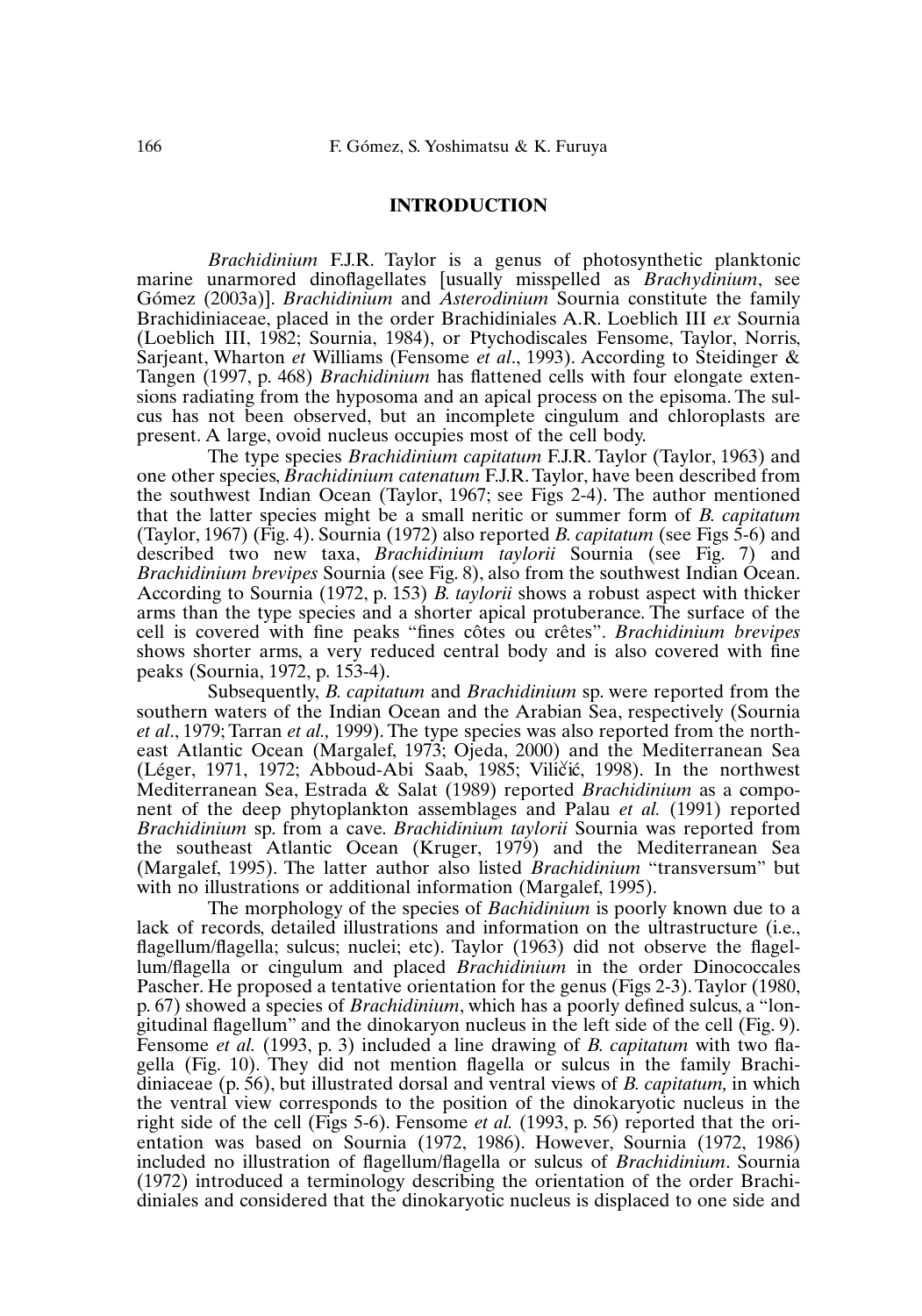

Tanabe Bay where a live specimen was collected.

Fig. 2.49) doubted whether the  $\frac{49}{3}$  doubted whether the the remainder communical, now over, and sourmal (1988, p. 19) as as well when<br>cells were dorso-ventrally or laterally flattened. nsions or arm ns closer to the nucleus were the "left" extensions.<br>
between, and Sournia (1986, p. 49) doubted whether the<br>
ly or laterally flattened.<br>
p. 50), based on the records by Léger (1971), reported Incertainties remained, however, and Sournia (1986, p. 49) doubted whether the<br>cells were dorso-ventrally or laterally flattened.<br>Sournia (1986, p. 50), based on the records by Léger (1971), reported<br>that *Brachidinium* po

orted<br>inser-<br>*capi***tatum tatum tatum tatum s however here here here here here h h s h s h s h s h s h s h s h s h s h s h s h s h s h s h s h s h s** tatum. However his figure, reproduced here (Fig. 11) does not seem to represent that *Brachidinium* possesses at least one flagellum, but that the point of insertion remained unknown. Léger (1971) collected 30 specimens named as *B. capi*hyposoma, and two extensions and a central process from the episoma. It is d here (Fig. 11) does not seem to represent<br>ing has two extensions radiating from the<br>a central process from the episoma. It is<br>and *Brachidinium*. Sournia (1972) com $m_{min}$  reduced the ngare, represenced nere  $\langle x, y, z \rangle$  assessed to the present mented on the possibility of an 'optical illusion' in the position of the cingulum.<br>His specimen has the dinokaryotic nucleus in the left side and a hypothetical<br>'sulcal' flagellum arising from the rear and the nucleus in His specimen has the dinokaryotic nucleus in the left side and a hypothetical intermediate between *Asterodinium* and *Brachidinium*. Sournia (1972) com-This state dimension reports for the first time that a hyperbolism *Brachimianization including from the real and the movement in the right state of the*<br>cell (Fig. 11). Léger (1971) reported that he was unable to locate the insertion of  $s_{\text{max}}$  (1,  $s_{\text{max}}$  (1,  $s_{\text{max}}$  ) reported that he was undere to recate the miscrition of

and magement.<br>This This study reports for the first time the flagella and the sulcus in *Brachidinium*, including photomicrographs on the moveable extensions of a live specimen, and the occurrence of a secondary nucleus (confirmed by DAPI staining).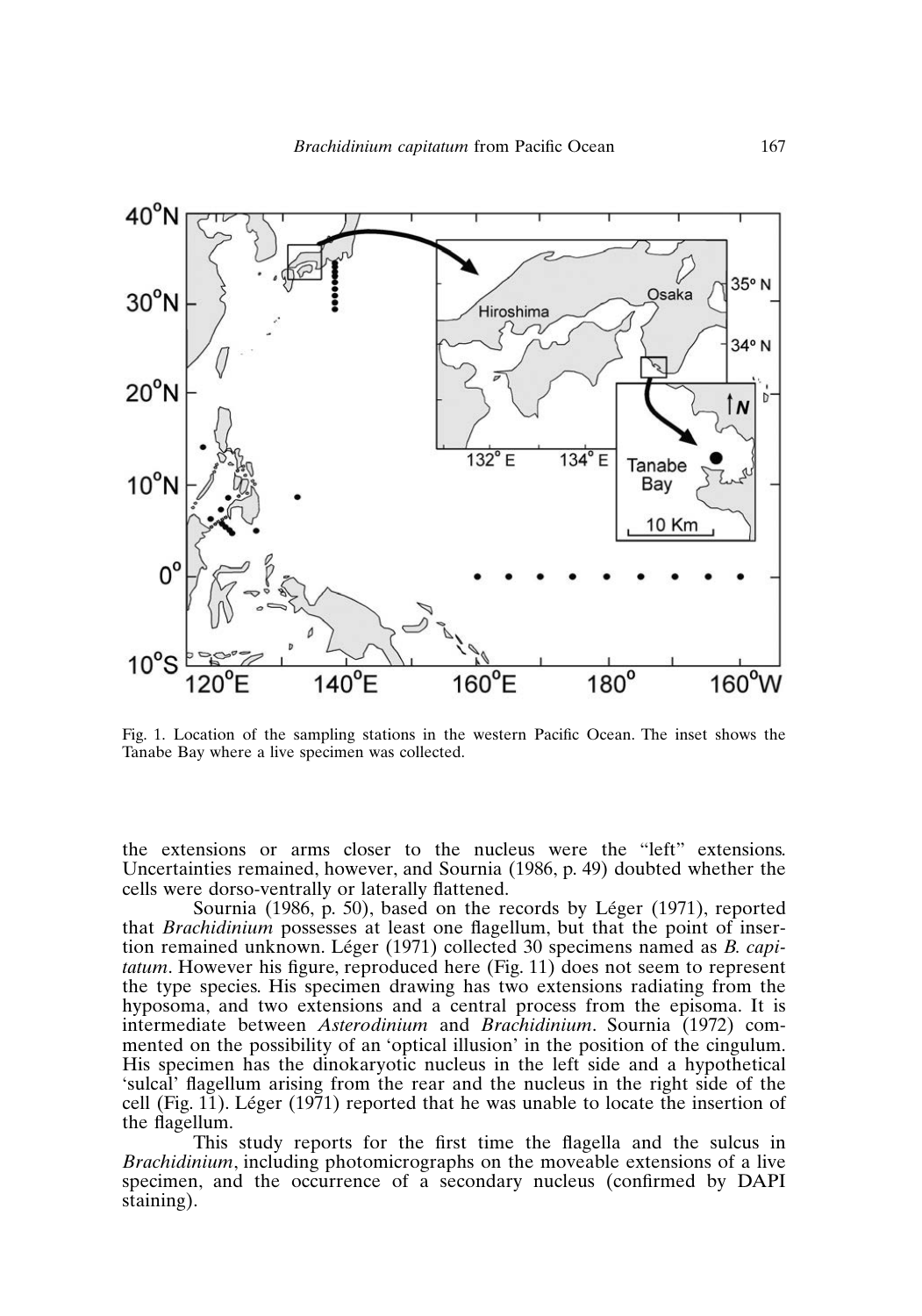

*Brachidinium catenatums* of several species of *Brachidinium* reported in the literature. 2. *B. capitum* adapted from Taylor (1963). **3.** Ventral view of *B. capitatum* according to Taylor (1963). *Brachidinium catenatum* Figs 2-11. Line drawings of several species of *Brachidinium* reported in the literature. 2. *B. capitatum* adapted from Taylor (1963). 3. Ventral view of *B. capitatum* according to Taylor (1963). 4. *Brachidinium catenat* tatum adapted from Taylor (1963). **3.** Ventral view of *B. capitatum* according to Taylor (1963).<br>**4.** *Brachidinium catenatum* F.J.R. Taylor adapted from Taylor (1967). **5-6.** *B. capitatum* adapted from Sournia (1972). T 4. Brachidinium catenatum F.J.R. Taylor adapted from Taylor (1967). 5-6. B. capitatum adapted **1. Propies** A. **Brachidinium brevipes** C. **8. B.** *B. agitatum* adapted ures were also reproduced by Fensome *et al.* (1993), who proposed and dorsal views, respectively. **7.** *Brachidinium taylorii* Sournia **8.** *Bra* from Sournia (1972). These figures were also reproduced by Fensome *et al.* (1993), who proposed om Sournia (1972). These figures were also reproduced by Fensome *et al.* (1993), who proposed at they represented ventral and dorsal views, respectively. **7.** *Brachidinium taylorii* Sournia dapted from Sournia (1972). **8** that they represented vent ral and dorsal views, respectively. **7.** *Brachidinium taylorii* Sournia 2). **8.** *Brachidinium brevipes* Sournia adapted from Sournia (1972). There of the genus *Brachidinium* showing the longitudinal flagellum p. 67). **1** adapted from Sournia (1972). **8.** *Brachidinium brevipes* Sournia adapted from Sournia (1972). ia (1972). **8.** *Brachidinium brevipes* Sournia adapted from Sournia (1972). <br>
<sup>2</sup> a member of the genus *Brachidinium* showing the longitudinal flagellum<br>
(1980, p. 67). **10.** A ventral view of *B. capitatum* with two fla **9.** A ventral view of a member of the genus *Brachidinii*. ger (1971). Scale bars 20 μm.

#### **MATERIAL AND METHODS** along the meridian 138º in the vicinity of the Kuroshio Current. Nine stations were

*S* **AND METHODS**<br> *Soyo Maru* (13-20 May and 3-10 July 2002) Samples were collected during several cruises in the western Pacific Ocean: 1) Two cruises on board R/V  $Sov\phi$  Maru (13-20 May and 3-10 July 2002) along the meridian 138° in the vicinity of the Kuroshio Current. Nine stations were<br>sampled from 30° 30' N to 34° 15' N in May, and 10 stations were sampled from 30°<br>0' N to 34° 20' N during the July cruise. At each statio sampled from  $30^{\circ}$  30' N to  $34^{\circ}$  15' N in May, and 10 stations were sampled from  $30^{\circ}$  $\alpha$  N is 34 $\degree$  20' N during the July cruise. At each station, 15 depths from 5-200 m depths  $\alpha$  150 m about  $\alpha$ were sampled with Niskin bottles; 2) on board R/V *Hakuho Maru* (7 November-18<br>December 2002) in the Celebes, Sulu and South China Seas. Samples were collect-<br>ed using Niskin bottles at 10 stations at six depths from 0 to December 2002) in the Celebes, Sulu and South China Seas. Samples were collectto 200 m depth. During all the cruises, same all the countries were preserved using Niskin bottles at 10 stations at six depths from 0 to 150 m depth; 3) aboard quator from  $160^{\circ}$ E to  $160^{\circ}$ W (Fig. 1).<br>
om 9 stations at 14 depths between 0<br>
mples were preserved with acidified<br>
p. 334) and stored at 5° C. Samples R/V *Mirai* (15-28 January 2003) along the equator from  $160^{\circ}$ E to  $160^{\circ}$ W (Fig. 1). Samples were collected with Niskin bottles from 9 stations at 14 depths between 0 standard sensor concentration changes from the set of the concentration concentration concentration of 400 mL were observed with acidified Lugol's solution (Hasle and Syvertsen 1997, p. 334) and stored at  $5^{\circ}$  C. Samples were pre-concentrated by settling in glass cylinders, and concentrates settled in standard sedimentation chambers. Concentrates equivalent to 400 mL were observed with a Nikon inverted microscope equipped with a Nikon digital camera.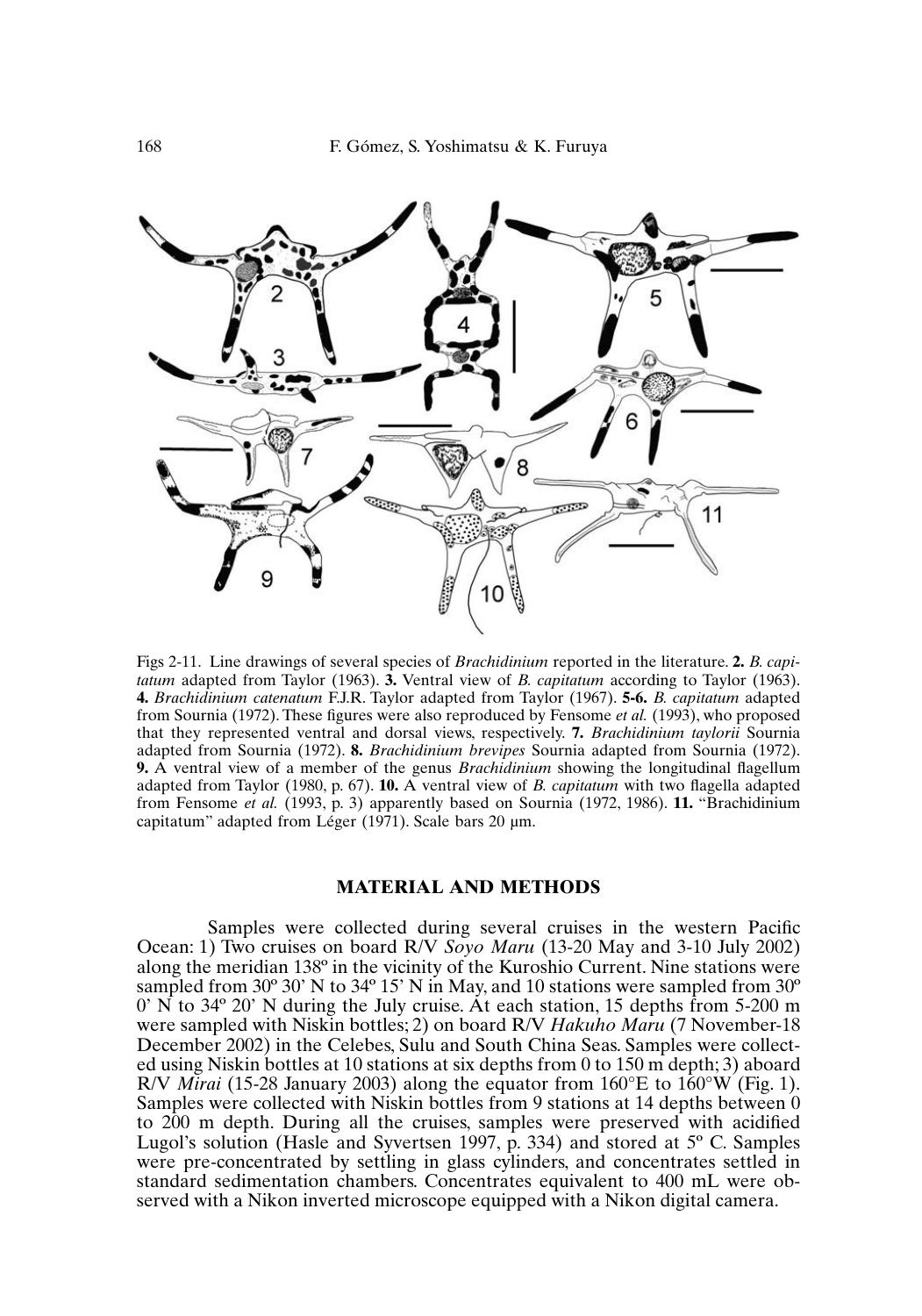Several of the Lugol fixed specimens were isolated with a capillary from diamidino-2-phenylindole). DAPI specifically binds to double stranded DNA, and<br>diamidino-2-phenylindole). DAPI specifically binds to double stranded DNA, and<br>diamidino-2-phenylindole). DAPI specifically binds to double str cimens were isolated with a capillary from<br>de, and observed with an Olympus micro-<br>trial Interference Contrast (D.I.C.) system.<br> $\times 600 \times 1000$ ) were obtained with an Olympulled were several of the Euger linear specimens were soluted with a capitally from (Poss), 1980). We column with an expiritual material microscopy were established with an expiritual pus digital camera. Several specimens were stained by adding DAPI (4,6-High magnification microphotographs  $(x600; x1000)$  were obtained with an Olymholographs  $(\times 600; \times 1000)$  were obtained with an Olym-<br>veral specimens were stained by adding DAPI (4,6-<br>le). DAPI specifically binds to double stranded DNA, and<br>light the DAPI-DNA complex fluoresces a bright blue observed with stationary and stationary complements were experienced from a stationary (Porter & Feig, 1980). Epifluorescence microscopy was done with Olympus and Fee digital connected several specifically binds to dependent  $\Xi$  and  $\Xi$  is the Fig. 1988). Explored with UV excitation facility. when excited with U.V. light the DAPI-DNA complex fluoresces a bright blue

the interestigles equipped with  $\epsilon$ . Samples (19.5 m and 8 km).<br>In addition, one specimen collected from the coastal waters of Japan was ped with UV excitation facility.<br>
specimen collected from the coastal waters of Japan was<br>
samples were monthly collected from a station in Tanabe<br>
1) at 0, 5, 10, 15 m denths and one metre above the bottom  $(19.5 \text{ m depth})$ . Samples  $(1 \text{ l})$  were filtered through an 8 µm pore size milliport cellulose acceter and the cellular material in the control of the control of the control of the control of the control of the control of the control of the control of the control of the control of the control of bein. The specific samples  $(1, 1)$  were interested in eight and  $\epsilon$  functions since  $\ell$  and  $\epsilon$  and  $\epsilon$  and  $\epsilon$  and  $\epsilon$  and  $\epsilon$  and  $\epsilon$  and  $\epsilon$  and  $\epsilon$  and  $\epsilon$  and  $\epsilon$  and  $\epsilon$  and  $\epsilon$  and  $\epsilon$  and  $\epsilon$  and Bay (see inset in the Fig. 1) at  $0, 5, 10, 15$  m depths and one metre above the botber. The specimen was isolated with a capillary, transferred to a glass slide and of 50 ml. This concentrate was left to settle in a composite chamber. From the botcover with a glass slide. The specimen was observed and photographed with an tom of the chamber, 1 ml was examined on a Sedgewick-Rafter counting cham- $\alpha$  and Orympus callicra by using bright field.

#### A total of 17 specimens of the genus *Brachidinium*RESULTS AND DISCUSSION

**RESULTS AND DISCUSSION**<br>A total of 17 specimens of the genus *Brachidinium* were observed in the specimens were observed in the vicinity of the Kuroshio in July and only two in *Unium* were observed in the<br>
in Pacific Ocean (Fig. 1). Ten<br>
shio in July and only two in<br>
138<sup>°</sup> E at 60 m depth) with 3 specimens per sample (7.5 cells l–1) (Tab. 1).S specimens per sample ( $1.5$  cens  $1.5$ ) (Tab. 1).

| (latitude, longitude) and figures of the records of <i>Brachidinium</i> in the western Pacific Ocean. |           |                |         |                  |                     |            |
|-------------------------------------------------------------------------------------------------------|-----------|----------------|---------|------------------|---------------------|------------|
| $\#$                                                                                                  | Date      | Sta.           | (m)     | Lat N            | Long                | Figure     |
| 1                                                                                                     | 24/1/1995 | 20             | $-19.5$ | $33^{\circ} 42'$ | $135^{\circ} 21' E$ | Figs 27-28 |
| 1                                                                                                     | 10/5/2002 | C <sub>3</sub> | $-5$    | $33^{\circ} 30'$ | $138^{\circ}$ E     |            |
| $\mathbf{1}$                                                                                          | 13/5/2002 | C13            | $-5$    | $30^{\circ} 30'$ | $138^{\circ}$ E     |            |
| $\overline{2}$                                                                                        | 7/7/2002  | C8             | $-20$   | $33^{\circ} 30'$ | $138^{\circ}$ E     | Figs 16-21 |
| 1                                                                                                     | 7/7/2002  | C7             | $-50$   | $33^{\circ}$     | 138° E              |            |
| $\mathbf{1}$                                                                                          | 7/7/2002  | C <sub>6</sub> | $-5$    | $32^{\circ} 30'$ | 138° E              |            |
| $\mathbf{1}$                                                                                          | 6/7/2002  | C <sub>5</sub> | $-30$   | $32^{\circ}$     | $138^{\circ}$ E     |            |
| $\mathbf{1}$                                                                                          | 6/7/2002  | C <sub>2</sub> | $-60$   | $31^{\circ} 30'$ | $138^{\circ}$ E     | Fig. $26$  |
| 1                                                                                                     | 4/7/2002  | B1             | $-10$   | $30^\circ$       | $138^{\circ}$ E     | Figs 22-25 |
| 3                                                                                                     | 4/7/2002  | B1             | $-60$   | $30^{\circ}$     | $138^{\circ}$ E     |            |
| 1                                                                                                     | 3/12/2002 | 10             | $-30$   | $8^{\circ} 50'$  | $121^{\circ}$ 48'E  |            |
| 1                                                                                                     | 15/1/2003 | 6              | $-1$    | $0^{\circ}$      | $160^{\circ}$ E     |            |
| $\mathbf{1}$                                                                                          | 17/1/2003 | 7              | $-90$   | $0^{\circ}$      | $165^{\circ}$ E     | Figs 12-15 |
| 1                                                                                                     | 25/1/2003 | 13             | $-80$   | $0^{\circ}$      | $165^{\circ}$ W     |            |

**i**) in meters, geographic coord<br>in the western Pacific Ocean.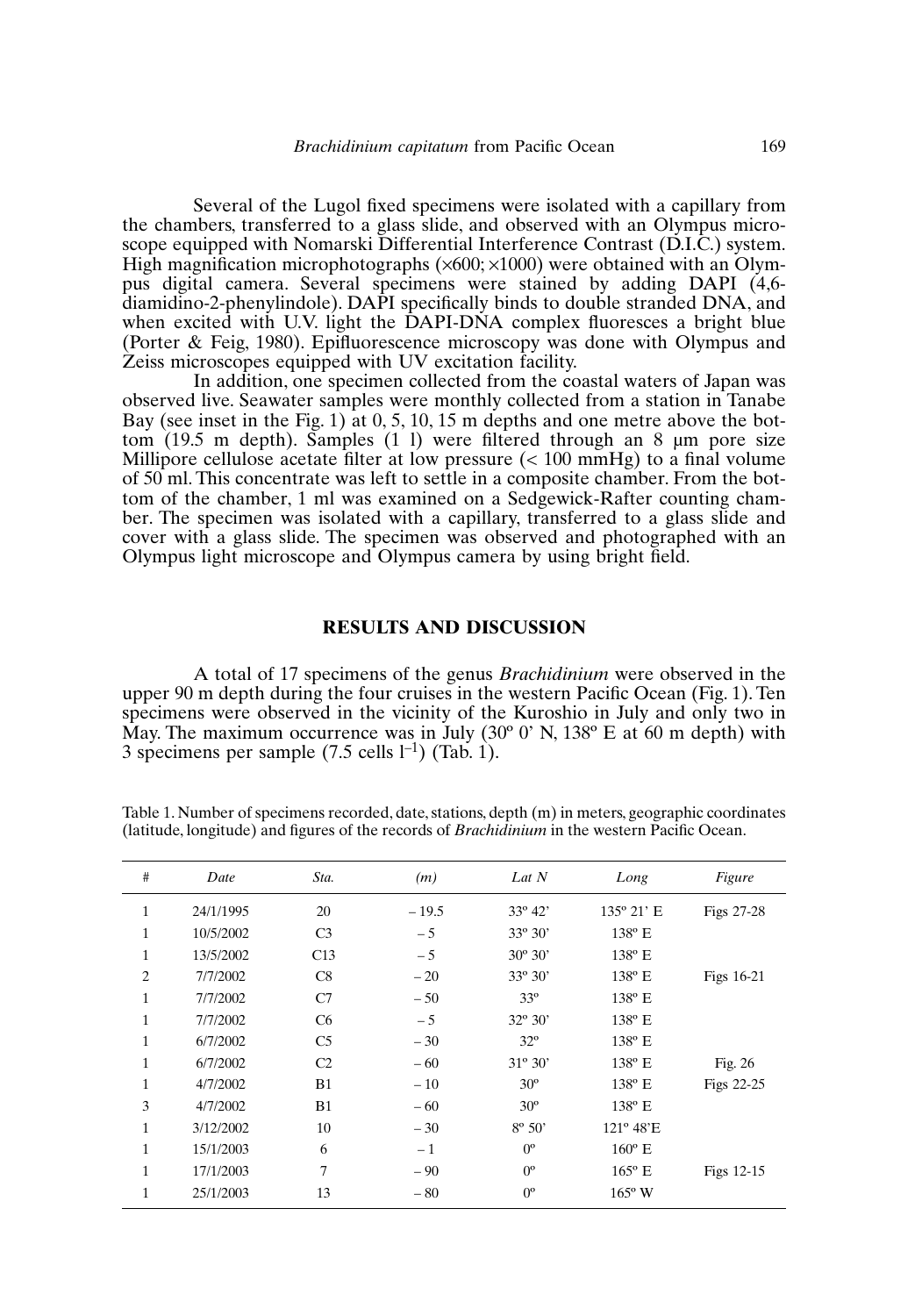

flagellum. Scale bars 20 µm. Dorsal view of a specimen under inverted microscopy (Figs 12-14), and direct microscopy the cell (Fig. 12). See the cingulum groove where the  $TF \, ran$  (Fig. 13). Please note that TF along Figs 12-14), and direct microscopy<br>and free moving in the rear focus of<br>(Fig. 13). Please note that TF along<br>The specimens was transferred to a (Fig. 15). See the end of the TF displaced from the cingulum and free moving in the rear focus of 12). See the cingulum groove where the TF ran (Fig. 13). Please note that TF along does not arise from the frontal focus (Fig. 14). The specimens was transferred to a d observed with D.I.C. optic when TF appeared partially the cingulum does not arise from the frontal focus (Fig. 14). The specimens was transferred to a 4). The specimens was transferred to a<br>red partially separated from the cingu-<br>l view of other specimen. Figs 16-17 the<br>Fig. 18. the end of the TF was observed glass slide and observed with D.I.C. optic when TF appeared partially separated from the cingu-<br>lum (Fig. 15). **16-21.** D.I.C. photomicrographs of the ventral view of other specimen. Figs 16-17 the<br>TF ran all along the cin lum (Fig. 15). 16-21. D.I.C. photomicrographs of the ventral view of other specimen. Figs 16-17 the shaken until the TF was partially displaced from the cingulum in the rear focus (Figs 19-20) and TF ran all along the cingulum in the rear focus of the cell. Fig. 18, the end of the TF was observed In in the rear focus of the cell. Fig. 18. the end of the TF was observed<br>gulum in the frontal focus of the cell. Figs 19-21. The specimen was<br>ially displaced from the cingulum in the rear focus (Figs 19-20) and<br> $AG=$  Apic in the central part of the ci

*B. B. B. B. cale bars 20 μm.*<br> *All the records are considered to be of the type species. <i>B. capitatum*. which, although from the same sample, showed some variation in size as well as the relative angle of the extensions with respect the cell body. The maximum length of the cells ranged from 50 to 140  $\mu$ m and the width of the cell at the cingulum was 25-55 um. gulum was 25-55  $\mu$ m.<br> **Cell orientation**<br> *Brachidinium* is a flattened athecate dinoflagellate. The presence of long appendices, resulting in different inclinations of the cell, plus the cell, plus the cell, plus the cell, plus<br>plus the cell, plus the cell, plus the cell, plus the cell, plus the cell, plus the cell, plus the cell, plus

#### make it differentiation to observe ultrastructural details (such as the insertion of the insertion of the fla-

The transmitted in the transverse flaggering in the transparency, the specific in several specific in several specific specific specific specific specific specific specific specific specific specific specific specific spec in the microscopy.<br>gella) by light microscopy. make it difficult to observe ultrastructural details (such as the insertion of the fla-

mens by using D.I.C. optics. In one specimen, the TF was also observed under , m<br>peci-<br>The The transverse flagellum (TF hereafter) was observed in several speci-<br>mens by using D.I.C. optics. In one specimen, the TF was also observed under<br>inverted microscopy when it was separated from the cingulum (Figs 12-14). moving, displaced from the cingulum groove in the rear (reverse) focus of the cell inverted microscopy when it was separated from the cingulum (Figs 12-14). The (Fig. 12) and turned to the front of the cell in the left extremity of the cingulum nucleus of this specimen was located in the right side of the cell. The TF was free groove (Fig. 13). In the front of the cell the TF ran all along the cingulum and no insertion was observed (Fig. 14). Subsequently, the insertion of the flagellum was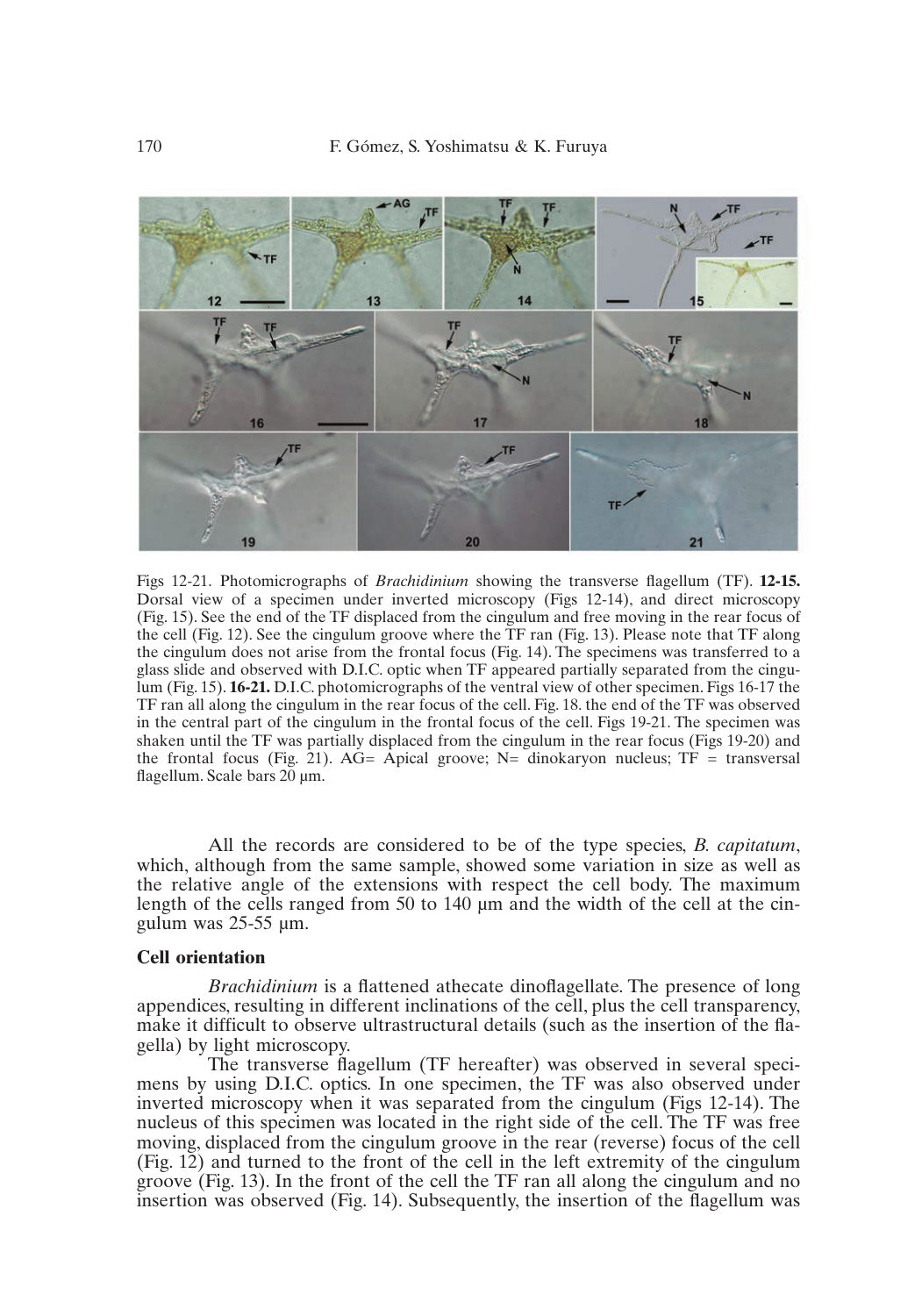

The arrow of a specimen. **22-24.** D.I.C. photomicrographs. Fig. 22. See a part of a sibly the longitudinal flagellum. Fig. 23. Inverted microscopy photomicrograph of The arrow indicates the micronucleus (uN) or secondary n Figs 22-26. Dorsal view of a specimen. **22-24.** D.I.C. photomicrographs. Fig. 22. See a part of a flagellum, possibly the longitudinal flagellum. Fig. 23. Inverted microscopy photomicrograph of the specimen. The arrow indi flagellum, possibly the longitudinal flagellum. Fig. 23. Inverted microscopy photomicrograph of nverted microscopy photomicrograph of<br>N) or secondary nucleus. Fig. 24. Frontal<br>prescence photomicrograph of the same<br>light. The arrow indicates the secondary the specimen. The arrow indicates the micronucleus  $(\mu N)$  or secondary nucleus. Fig. 24. Frontal Example 1. The arrow indicates the micronucleus  $(\mu N)$  or secondary nucleus. Fig. 24. Frontal invertigation measured with DAPI and illuminated with U.V. light. The arrow indicates the secondary **26.** Inverted microscopy p focus showing the TF along the cingulum. 25. Epifluorescence photomicrograph of the same shows the secondary nucleus. Figs 27-28. Photomicrographs of the dorsal view of a specimen specimen stained with DAPI and illuminated with U.V. light. The arrow indicates the secondary **27.** Frontal focus. **28.** Rear focus. See the sulcus. An inset between the figures 27-<br>**27.** Frontal focus. **28.** Rear focus. See the sulcus. An inset between the figures 27-<br>**27.** Frontal focus. **28.** Rear focus. See the nucleus. 26. Inverted microscopy photomicrograph of other specimen in dorsal view. The arrow nucleus. Figs 27-28. Photomicrographs of the dorsal view of a specimental focus. **28.** Rear focus. See the sulcus. An inset between the figures 27-<br>cation photomicrograph taken prior to the movement of the lateral exten-<br> observed live.  $27$ . Frontal focus.  $28$ . Rear focus. See the sulcus. An inset between the  $I\Gamma$  = transversal hagement,  $L\Gamma$  = iongitudinal hagement,  $S$  = suicus. Scale bars  $Z\upsilon$   $\mu$ m.

Thus, the aspect of the specimen in figures  $12$ -<br>Thus, the aspect of the specimen in figures  $12$ figures 12-<br>This speclocated in the rear focus of the cell. Thus the aspect of the specimen in figures 12-14 corresponds to the dorsal view (nucleus in the right side of the cell). This specand a higher proportion of the Termin control of the TF was later successfully transferred to a glass slide and observed under a microscope with D.I.C. The specimen appeared in the same view, also with the nucleus in the right side of the cell, but the TF was now displaced from the groove and a higher proportion of the TF was seen moving freely (Fig. 15).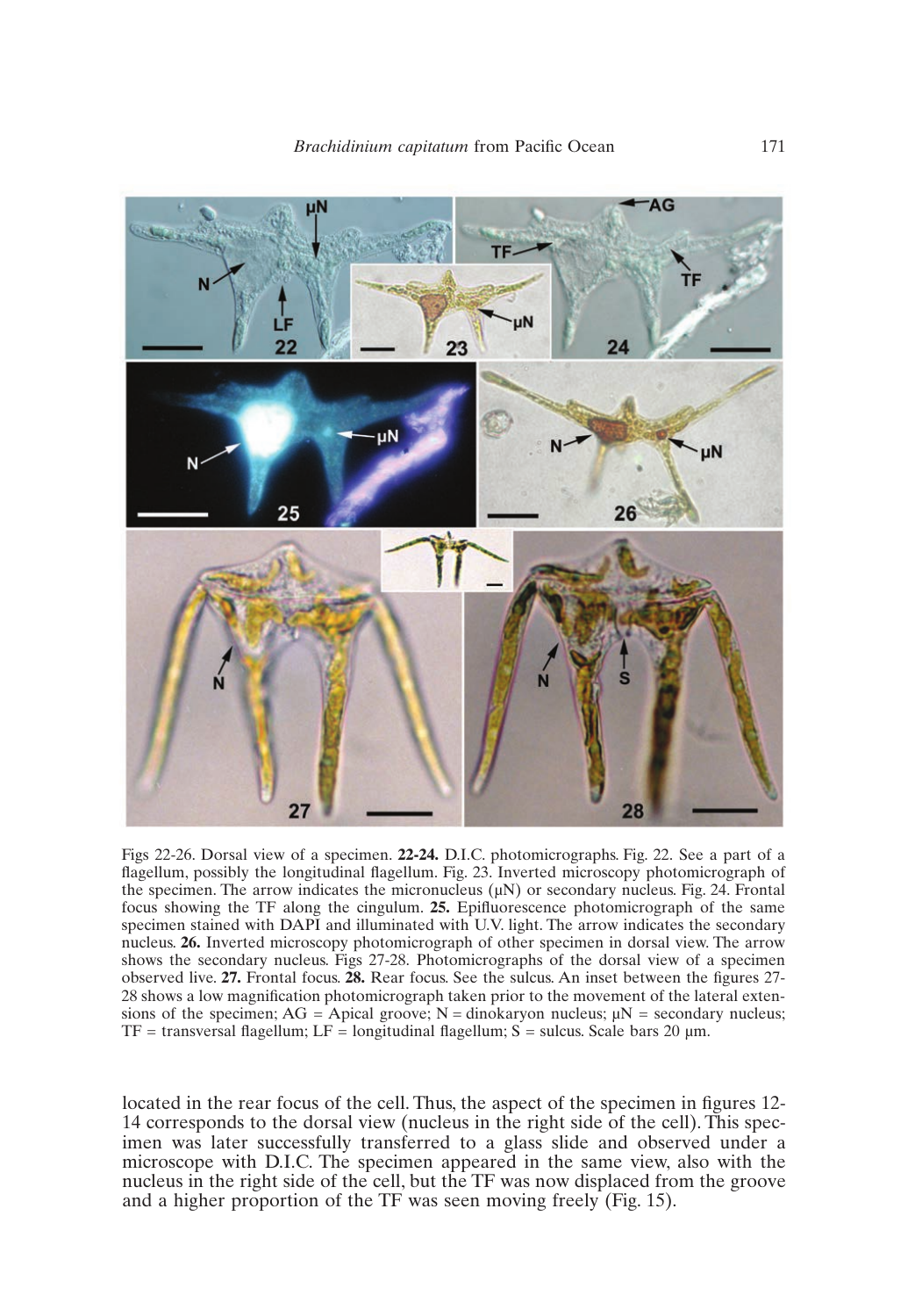$\alpha$  specimen with the nucleus in the Figures 16-17 show a similar focus (both right antapical and the left lateral antapical extension in focus), with the  $TF$  $\overline{D}$  I.C. photomicrographs of a second specimen with the nucleus in the located along the groove. The TF did not arise from the rear focus of the cell. left side of the cell were taken (Figs  $16-21$ ). Figures 16-17 show a similar focus Figure 18 shows, in a different focal plane, the left antapical and the right lateral<br>antapical extensions, with the TF visible in the right side of the cell along the<br>groove. The end of the TF was located in the central p not arise from the back of the TF visible in the right side of the cell along the groove. The end of the TF was located in the central part of the cell (see also fig. 21). We were unable to focus on the area of the TF orig the left side of the cell (see also groove. The end of the TF was located in the central part of the cell (see also the left side of the cell, is the ventral view. After these observations the specimen fig. 21). We were unable to focus on the area of the TF origin. The flagellum did not arise from the back of the cell (Figs  $16-17$ ). This position, with the nucleus in us in<br>men<br>rned<br>16). the speciment<br>The TF turned<br>, as in Fig. 16).<br>The aspect of the left state of the contract send the matrix increased social values in the permission was shaken until the TF was partially separated from the cinqulum. The TF turned this specimen, with the nucleus in the left side, corresponds to the ventral view around the left side of the cingulum (Figs  $19-20$ ) (rear of the cell, as in Fig. 16).  $(Figs 16-21)$ . At a different focal plane most of the TF was visible (Fig. 21). The aspect of

 $\overrightarrow{A}$  third specimen with the nucleus in the right side was also observed nucleus in the right side was also observed<br>verted microscopy (Fig. 23). A part of a fla-<br>ongitudinal flagellum was observed between<br>The TF ran along the cingulum in a frontal with D.I.C. optics (Figs 22, 24) and inverted microscopy (Fig. 23). A part of a fla-This position, with the nucleus in the right side, 23). A part of a fla-<br>ald correspond to the longitudinal flagellum was observed between<br>cal extensions (Fig. 22). The TF ran along the cingulum in a frontal<br>This position,  $\frac{1}{100}$  view. species was viewed with the live species species species with a direct microscope. The live species  $\mathbb{R}^n$ the two antapical extensions (Fig. 22). The TF ran along the cingulum in a frontal focus (Fig.  $2\hat{4}$ ). This position, with the nucleus in the right side, corresponds to the dorsal view.<br>An alternative method to elucidate the cell orientation is based on the location of the sulcus (ventral side). The

An alternative method to elucidate the cell orientation is based on the specimens, but was visible in the live specimen observed with a direct microscope. slide), can the real theory in the real term of the subset of the cell (Figs 27-28). location of the sulcus (ventral side). The sulcus was not visible in the Lugol-fixed Figure 28, showing three extensions in focus (closer to the bottom glasses on only one of the four extensions, corresponding to the front of Figure 28, showing three extensions in focus (closer to the bottom glass) slide), corresponds to the rear of the cell, with the sulcus being visible. Figures 27- $27$  focuses on only one of the four extensions corresponding to the from 28, with the nucleus in the right side of the cell, correspond to the dorsal view. the specimen. Figure 28, showing three extensions in focus (closer to the bottom glass)

In these four specimens, based on the transverse flagellum or the sulcus, In the nucleus in the right side of the cell, correspond to the dorsal view.<br>In these four specimens, based on the transverse flagellum or the sulcus,<br>the sulcus verves to the nucleus being on the left side of the cell (Fi If the transverse flagellum or the sulcus,<br>In the left side of the cell (Figs<br> *Brachidinium* (partially observed in Fig. 22–30). The occurrence of a sulcus (Fig. 28) provides evidence of the cell (Figs. 29–30). The occurrence of a sulcus (Fig. 28) provides evidence of the existence of the longitudinal flagellum in the genus *Brachidiniu* 29-30). The occurrence of a sulcus (Fig. 28) provides evidence of the existence of 6730). The occurrence of a sulcus (Fig. 28) provides evidence of the existence of the individual flagellum in the genus *Brachidinium* (partially observed in g. 22). This orientation is contrary to Fensome *et al.* (1993, the longitudinal flagellum in the genus *Brachidinium* (partially observed in From our observations, however, the sultant of the sense of the sense et al. (1993, p. 3, 56). Taylor (1980, on of *Brachidinium* with a weakly defined sulcus in the From our observations, however, the sulcus is centrally Fig. 22). This orientation is contrar<br>p. 67) reported an illustration of *B*<br>left side of the cell (Fig. 9). From *d*<br>located in *Brachidinium* (Fig. 28). p. 67) reported an illustration of *Brachidinium* with a weakly defined sulcus in the left side of the cell (Fig. 9). From our observations, however, the sulcus is centrally located in *Brachidinium* (Fig. 28). was relatively large, ovoid, and occupied a

#### **Binucleate specimens**  $\mathbf{p}_i$  and body cell. It was clearly visible in Lugol-fixed special special special special special special species  $\mathbf{p}_i$

and occupied a<br>ugol-fixed speci-<br>Figs 14, 23, 26), The nucleus of *Brachidinium* was relatively large ovoid %, and occupied a<br>ugol-fixed speci-<br>Figs 14, 23, 26),<br>The dinokaryon significant proportion of the body cell. It was clearly visible in Lugol-fixed speci- $\frac{1}{2}$  mens and appears darker than the rest of the cell surface (e.g. Figs 14, 23, 26) whereas it was less visible in the cell observed live (Figs  $27-28$ ). The dinokaryon mucleus was confirmed by DAPI-staining (Fig. 25). In addition, several of the Lugol-fixed specimens showed a secondary small nucleus in side of the cell opposite the dinokaryon nucleus, with both nuclei staining the same dark brown colour (Fig. 26). In a DAPI-stained specimen (Figs 22-24), the micro the micropromises the micropromises and the micropromises in the case of the concepts of the challenge of the dinokaryon nucleus, with both nuclei staining the same dark brown colour *Brow the dimensity on necessary*, which counterted statining the same data crown corona.<br>(Fig. 26). In a DAPI-stained specimen (Figs 22-24), the micronucleus fluoresced when excited with U.V. light and the dinokaryon nucleus appeared brighter than the micronucleus (Fig. 25). Sournia (1972) did not find chloroplasts in Brachidinium brevipes. Sournia (1972) and Léger (1972) reported one circular 'plast' in the opposite side of the nucleus in their line drawings (Fig. 8 and Léger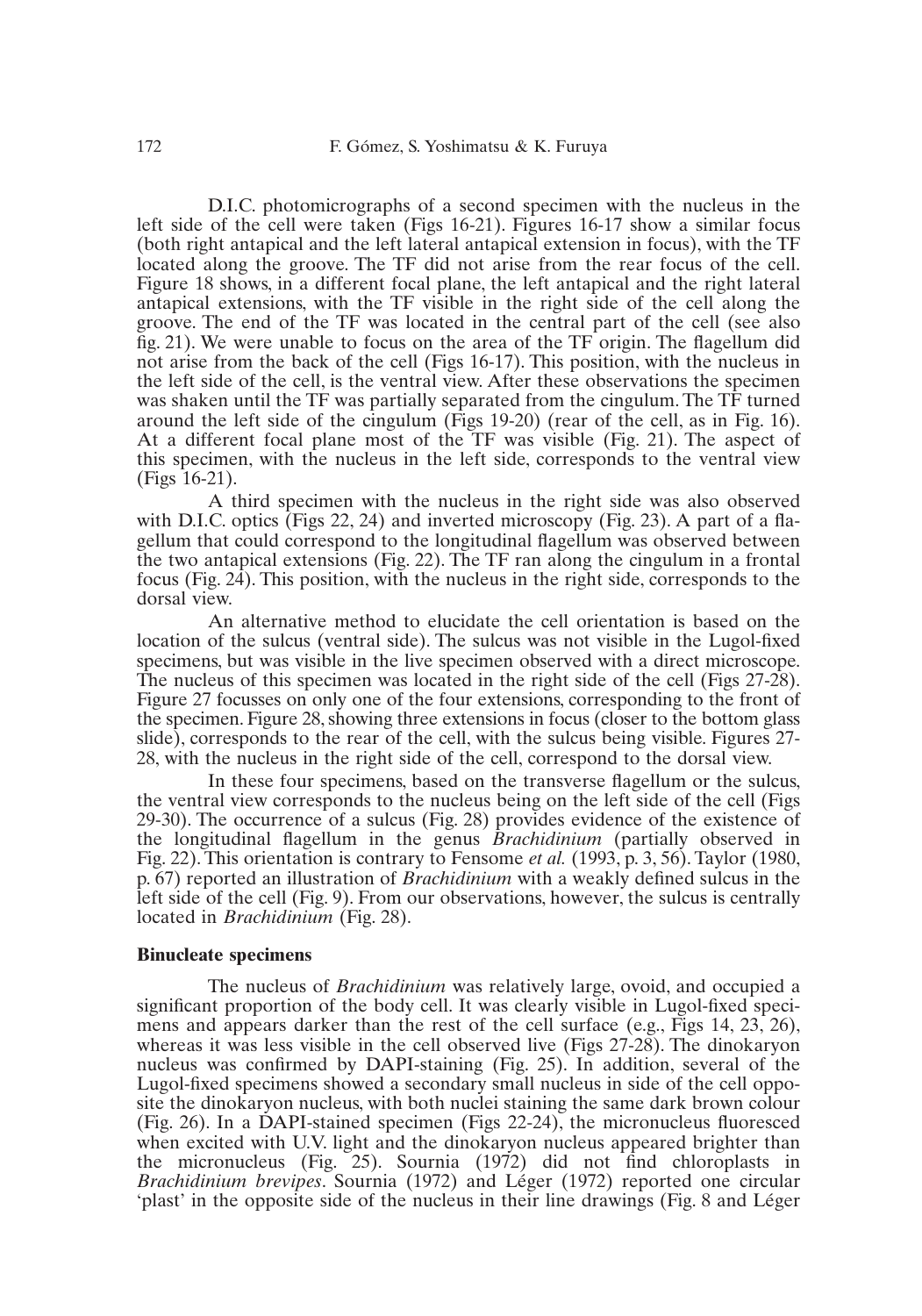

Figs 29-30. Line drawings of the ventral (Fig. 29) and dorsal (Fig. 30) views in *Brachidinium*.

Figs 29-30. Line drawings of the ventral (Fig. 29) and dorsal (Fig. 30) views in *Brachidinium.*<br>(1972. p. 29)). This could be interpreted as the first evidence of the occurrence of  $\alpha$  secondary nucleus in *Brachidinium*.

*Kryptoperidinium.*<br>
Indinium.<br>
Indemnation of the freshwater<br> *Kryptoperidinium foliaceum* contained a fucoxan-<br> *Kryptoperidinium foliaceum* contained a fucoxanthe occurrence of binucleate dinoflagellates is very rare. The freshwater thin-containing diatom as a cytoplasmic endo-symbiont (Kempton *et al.*, 2002). dinoflagellate *Kryptoperidinium foliaceum* (Stein) Lindemann presented mononu-<br>cleate and binucleate strains. *Kryptoperidinium foliaceum* contained a fucoxan-<br>thin-containing diatom as a cytoplasmic endo-symbiont (Kempto cleate and binucleate strains. *Kryptoperidinium foliaceum* contained a fucoxanent study. The origin of the secondary nucleus in *Brachidinium* was not clarified in the pres-The extensions in *Brachidinium*ent study.<br> **Live cell and moveable extensions**<br>
The extensions in *Brachidinium* are moveable, as reported by Léger (1971), based on observations by Cachon on a live specimen collected from

#### Live cell and moveable extensions

mium are moveable, as reported by Léger<br>Cachon on a live specimen collected from<br>We include, for the first time, photomicroextending the two lateral extensions, we increase, the two central processings are two central and antapical extensions,  $(1971)$  hased on observations by Cachon on a live specimen collected from Villefranche-sur-Mer (Ligurian Sea), We include, for the first time, photomicroallel to the cingulum (see inset between the figure 27 and 28), to a final position with the two lateral extensions aligned with the two central antapical extensions (Figs 27-28). This last appearance was not found in our observation of the Lugol-<br>(Figs 27-28). This last appearance was not found in our observation of the Lugol-<br>(Figs 27-28). This last appearance was not found in our ob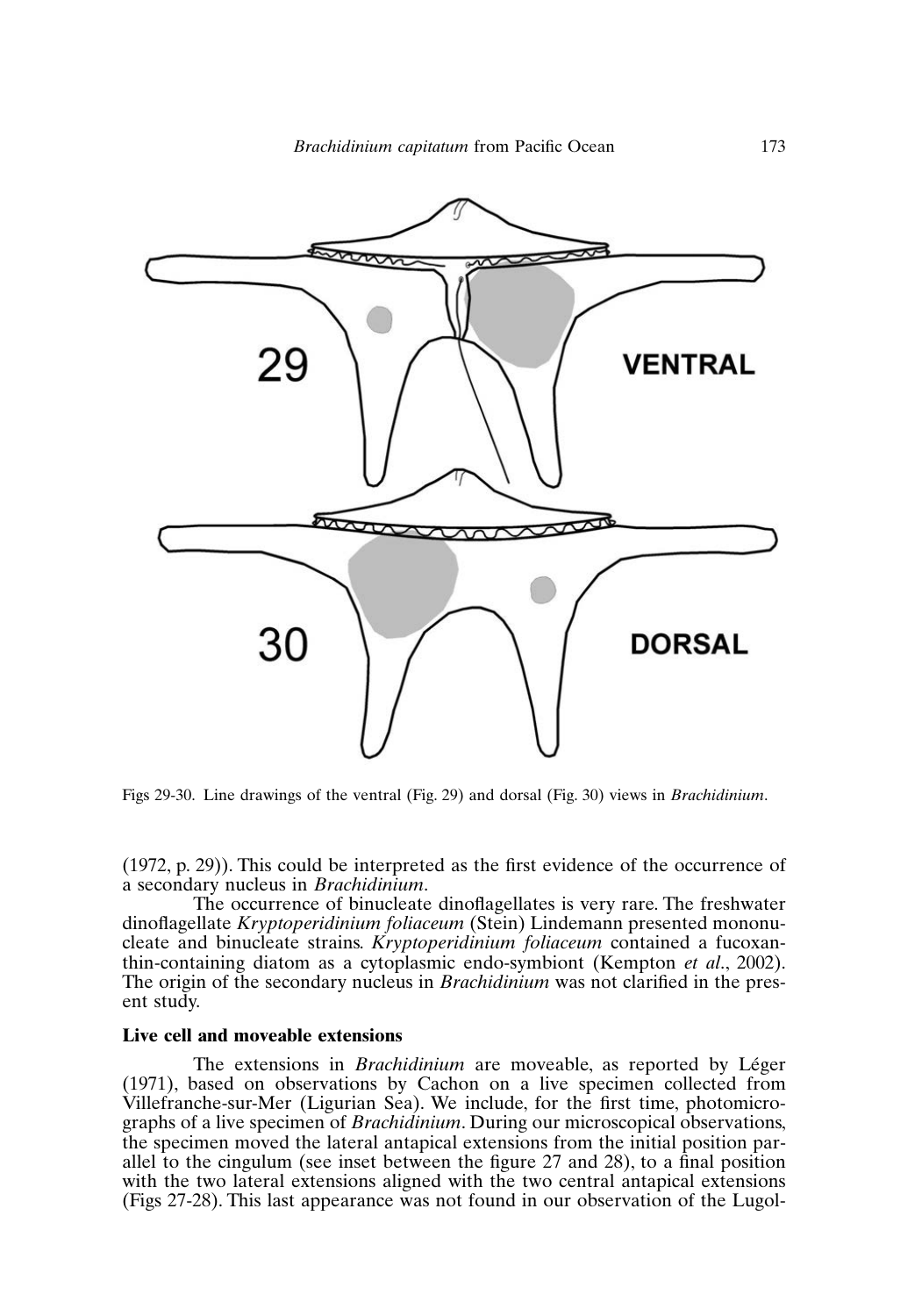If the changes in the shape of this live speciment occurred when the specimen erved at a high magnification with high light intensity, and took about ds.<br>The changes in the shape of this live specimen of *Brachidinium*, an common changes of morphology during the life common contract more of prominent and contract of the life cycle of unarmoured dinoflagelfixed specimens. Sournia (1972) has reported different angles of the lateral exten-10 seconds.

Frame lige ager increase, and the serves of<br>f this live specimen of *Brachidinium*, and the<br>iring the life cycle of unarmoured dinoflagel-<br>Konovalova, 2003) cast some doubts on the The changes in the shape of this live specimen of *Brachidinium*, and the this live specimen of *Brachidinium*, and the<br>ing the life cycle of unarmoured dinoflagel-<br>Konovalova, 2003) cast some doubts on the<br>other than the type. The type species of the common changes of morphology during the life cycle of unarmoured dinoflagel-<br>lates with elongate extensions (e.g., Konovalova, 2003) cast some doubts on the<br>validity of all species of *Brachidinium* other than the type. Th variability of all species of *Brachidinium* other than the type. The type species of the validity of all species of *Brachidinium* other than the type. The type species of the closely related genus *Asterodinium* is also validity of all species of *Brachidinium* other than the type. The type species of the closely related genus *Asterodinium* is also supposed to show a high morphological variability (Gómez, 2003a). Most records of *Brachid* closely related genus *Asterodinium* is also supposed to show a high morphological reported after the initial descriptions. The description of *Brachidinium brevipes*, variability (Gómez, 2003a). Most records of *Brachidinium* are from the 1970s, and with a rough surface, is based on morphological features that can be considered species such as  $B$ . *catenatum* (Fig. 4) and  $B$ . *brevipes* (Fig. 8) have not been *capitalistic Checkidinium brevipes,*<br> **catures that can be considered**<br> **capitatum.** *Brachidinium catena-*(Fig. 4) is a doubtful taxon according to Taylor (1967). *Brachidinium* capital traspectific variables in other dinoflagellates. The morphology of *Brachidinium* orii (Fig. 7) is the same as some forms of *B. capitatum. Br tum* a registration of the morphological variables on the morphology of *Brachidinium*<br>*taylorii* (Fig. 7) is the same as some forms of *B. capitatum. Brachidinium catena-*<br>*tum* (Fig. 4) is a doubtful taxon according to taylorii (Fig. 7) is the same as some forms of  $B$ . capitatum. Brachidinium catenahtm requires further studies on the morphological variability as we<br>characteristics such as secondary nuclei and moveable extensions. tum (Fig. 4) is a doubtful taxon according to Taylor (1967). *Brachidinium capitatum* requires further studies on the morphological variability as well as for unique Son the morphological variability as well as for unique<br>on the morphological variability as well as for unique<br>mdary nuclei and moveable extensions.<br>This study was supported by Grant-in-aid for Creative Basic characteristics such as second

Variability as well as for unique<br>able extensions.<br>by Grant-in-aid for Creative Basic<br>We are grateful to Dr. K. Nakata. *Soyo Maru* (National Research Institute of Fisheries on the MEXT, Japan. We are grateful to Dr. K. Nakata, *Soyo Maru* (National Research Institute of Fisheries **Acknowledgements.** This study was supported by Grant-in-aid for Creative Basic<br>Research (12NP0201, DOBIS) from the MEXT, Japan. We are grateful to Dr. K. Nakata,<br>the scientists and crew of R/V *Soyo Maru* (National Resear Research (12NP0201, DOBIS) from the MEXT, Japan. We are grateful to Dr. K. Nakata, arch (12NP0201, DOBIS) from the MEXT, Japan. We are grateful to Dr. K. Nakata, cientists and crew of R/V *Soyo Maru* (National Research Institute of Fisheries ce), R/V *Hakuho Maru* (Ocean Research Institute, the Universit the scientists and crew of R/V Soyo Maru (National Research Institute of Fisheries ries<br>R/V<br>the<br>We Science), R/V Hakuho Maru (Ocean Research Institute, the University of Tokyo) and R/V Mirai (JAMSTEC) for their kind help in collection of samples during the cruises to the Kuroshio; Sulu Sea (KH02-4) and the western equat *Mirai* (JAMSTEC) for their kind help in collection of samples during the cruises to the ind help in collection of samples during the cruises to the<br>and the western equatorial Pacific Ocean (MR02-K06). We<br>Fukuyo and Y. Nagahama. Thanks to Dr. Neelam Ramaiah<br>EG. acknowledges the financial support of the Europea Kuroshio; Sulu Sea (KH02-4) and the western equatorial Pacific Ocean (MR02-K06). We The western equatorial Pacific Ocean (MR02-K06). We<br>yo and Y. Nagahama. Thanks to Dr. Neelam Ramaiah<br>acknowledges the financial support of the European<br>This is a contribution to the french IFB "Biodiversité  $\frac{1}{2}$  from  $\frac{1}{2}$  programme. The Change of Prof. Y. Fukur et Changement Global" programme.

### $\mathbf{A}$

- **REFERENCES**<br>
 Étude quantitative et qualitative du<br> *Lebanese Science Bulletin* 1: 197-222. D-ABI SAAB M., 1985 – Étude quantitative et qualitative du phytoplancto<br>eaux côtières libanaises. *Lebanese Science Bulletin* 1: 197-222.<br>A M. & SALAT J., 1989 – Phytoplankton assemblages of the deep and s<br>waters lavers in eaux côtières libanaises. Lebanese Science Bulletin 1: 197-222.
- The Steven Science Bulletin 1: 197-222.<br>
SALAT J., 1989 Phytoplankton assemblages of the deep and surface<br>
sayers in a Mediterranean frontal zone. *Scientia Marina* 53: 203-214.<br>
TAYLOR F.J.R., NORRIS G., SARJEANT W.A.S. A M. & SALAT J., 1989 — Phytoplankton assemblages of the deep and surface<br>waters layers in a Mediterranean frontal zone. *Scientia Marina* 53: 203-214.<br>IE R.A., TAYLOR F.J.R., NORRIS G., SARJEANT W.A.S., WHARTON D.I. &<br>WIL waters layers in a Mediterranean frontal zone. Scientia Marina 53: 203-214.
- cientia Marina 53: 203-214.<br>NNT W.A.S., WHARTON D.I. &<br>living and fossil dinoflagellates.<br>7: 1-351. American Museum of **ERA TAYLOR FIR NORRIS G SARIL** Natural History, Sheridan Press, Hanover, PA. WILLIAMS G.L., 1993 – A classification of living and fossil dinoflagellates.<br> *Micropaleontology*, *Special Publication Number 7*: 1-351. American Museum of<br>
Natural History, Sheridan Press, Hanover, PA.<br>
GÓMEZ F. 2003a – *Micropaleontology, Special*<br>
Natural History, Sheridan P<br>
F., 2003a — New records of<br>*Nova Hedwigia* 77: 331-340.
- *Botanica F.*, 2003a – New re<br>*Nova Hedwigia 77:*<br>*F.*, 2003b – Chec<br>*Marina* 46: 215-242. Nova Hedwigia 77: 331-340.
- *Inoflagellates. Botanica*<br>*In:* Tomas C.R. (ed.): *F., 2003b – Checklist of Medi* terranean free-living dinoflagellates.<br>
7 – Marine Diatoms. *In*: Tomas C.I<br>
San Diego, Academic Press, pp. 5-385. Marina 46: 215-242.
- G.R. & SYVERTSEN E.E., 1997 Marine Diatoms. *In*: Tomas C.R. (ed.):<br>*Identifying marine phytoplankton*. San Diego, Academic Press, pp. 5-385.<br>DN J.W., WOLNY J., TENGS T., RIZZO P., MORRIS R., TUNNELL J., SCOTT P.,<br>STEIDI *Identifying marine phytoplankton*. San Diego, Academic Press, pp. 5-385.
- g marine phytoplankton. San Diego, Academic Press, pp. 5-385.<br>
VOLNY J., TENGS T., RIZZO P., MORRIS R., TUNNELL J., SCOTT P.,<br>
GER K., HYMEL S.N. & LEWITUS A.J., 2002 *Kryptoperidinium*<br>
blooms in South Carolina: a multi *N J.W., WOLNY J., TENG*<br>STEIDINGER K., HYM<br>*foliaceum blooms in Soutl<br>Harmful Algae 1: 383-392.* STEIDINGER K., HYMEL S.N. & LEWITUS A.J.,  $2002 - Kryptoperidinium$ <br>foliaceum blooms in South Carolina: a multi-analytical approach to identification.<br>*Harmful Algae* 1:383-392.<br>KONOVALOVA G.V., 2003 – The life history of *Gyrodinium Poliaceum* blooms in South Carolina: a multi-analytical approach to identification. Harmful Algae 1:383-392.
- KONOVALOVA G.V., 2003 The life history of *Gyrodinium falcatum* and validity of *Pseliodinium vaubanii* (Dinophyceae). *Russian Journal of Marine Biology* 29:167-170.